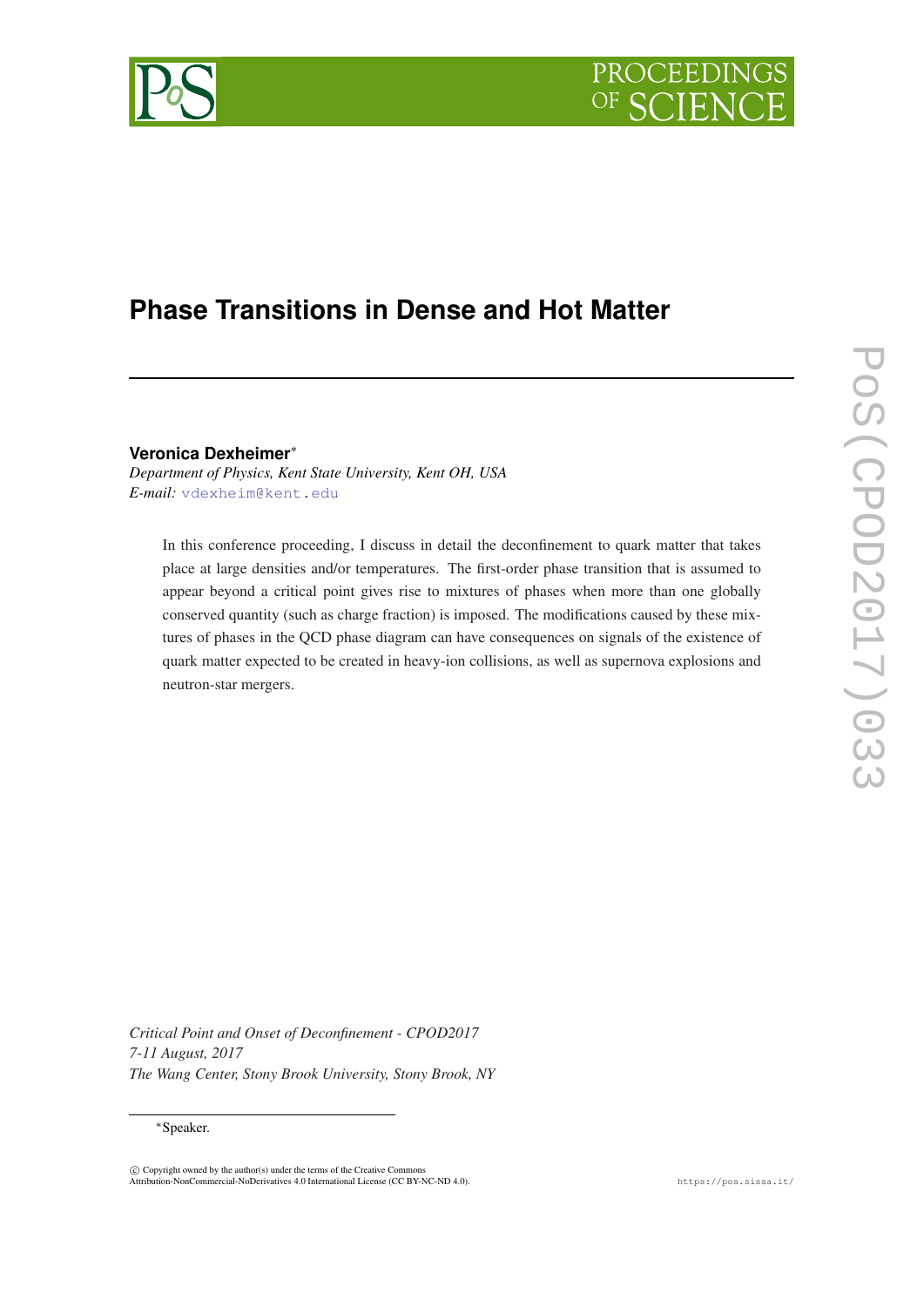At low and zero chemical potentials, it has been known for quite some time that the quark deconfinement in isospin-symmetric matter is a smooth crossover [\[1\]](#page-5-0). At larger chemical potentials, on the other hand, there are only hints that there is a critical point, beyond which quark deconfinement takes place in the form of a first-order phase transition. The relevant data include flow measurements near mid-rapidity recorded by the STAR detector at the Relativistic Heavy Ion Collider (RHIC) [[2](#page-5-0)] and measurements of the cumulants (up to fourth order) of event-by-event multiplicity distributions from the first phase of the beam energy scan program at RHIC [[3](#page-5-0)].

To study the QCD phase diagram and the characteristics of the chiral symmetry restoration and quark deconfinement phase transitions, I employ an effective relativistic model, the Chiral Mean Field (CMF) model [\[4,](#page-6-0) [5](#page-6-0), [6](#page-6-0)]. It is an extended non-linear realization of the SU(3) sigma model, which uses pseudo-scalar mesons as parameters of the chiral transformation [\[7\]](#page-6-0). It includes the baryon octet, leptons, and quarks as degrees of freedom and was fitted to reproduce nuclear, lattice QCD, heavy-ion collision, and astrophysical constraints. In this model, the degrees of freedom change from hadrons to quarks through a contribution of the field  $\Phi$  (named in analogy to the Polyakov loop) to their effective masses, which are generated by the interaction with the medium:

$$
M_i^* = g_{i\sigma}\sigma + g_{i\delta}\tau_3\delta + g_{i\zeta}\zeta + M_{0_i}, \qquad (1)
$$

where  $M_{0<sub>i</sub>}$  are small explicit mass terms. The values for the model couplings, together with the bare mass values and  $\Phi$  contributions can be found in Ref. [\[5\]](#page-6-0).

A potential for Φ, which acts as an order parameter for deconfinement,

$$
U = (a_0 T^4 + a_1 \mu^4 + a_2 T^2 \mu^2) \Phi^2 + a_3 T_0^4 \log (1 - 6\Phi^2 + 8\Phi^3 - 3\Phi^4),
$$
 (2)

is present at all chemical potentials and temperatures and generates the first-order phase transition (quark deconfinement) coexistence lines seen in Fig. 1. The circles mark critical points, beyond which the deconfinement and chiral transitions become smooth crossovers, and individual phases cannot be further identified. The shaded regions in the figure exemplify some of the different regimes that can be described within the CMF model (that can be applied to the entire  $\mu_B - T$ plane) and how these different regimes, involving laboratory experiments and astrophysical objects/events, can overlap. The lower black line shows that for isospin-symmetric matter, the nuclear liquid-gas phase transition is reproduced (within the CMF model) at low chemical potentials and temperatures. For large chemical potentials and temperatures, the black and pink lines stand for the deconfinement lines for isospin-symmetric matter with zero net strangeness and charge neutral and chemically equilibrated matter, respectively (again calculated within the CMF model). It is important to point out that the deconfinement critical points were obtained under the assumption that, for finite temperature, there are quarks in the hadronic phase and hadrons in the quark phase and each phase is defined by the value of the order parameter for deconfinement Φ. Its values become more similar across the phase transition as the temperature increases and, finally coincide at the critical point.

Phase transitions in systems with macroscopic phases that possess more than one globally conserved charge are of non-congruent type (see Refs. [\[8,](#page-6-0) [9](#page-6-0), [10\]](#page-6-0) and references therein for details). In these kind of phase transitions, the local concentration of the charge associated with the conserved quantity varies in the two coexisting macroscopic phases and the associated chemical potential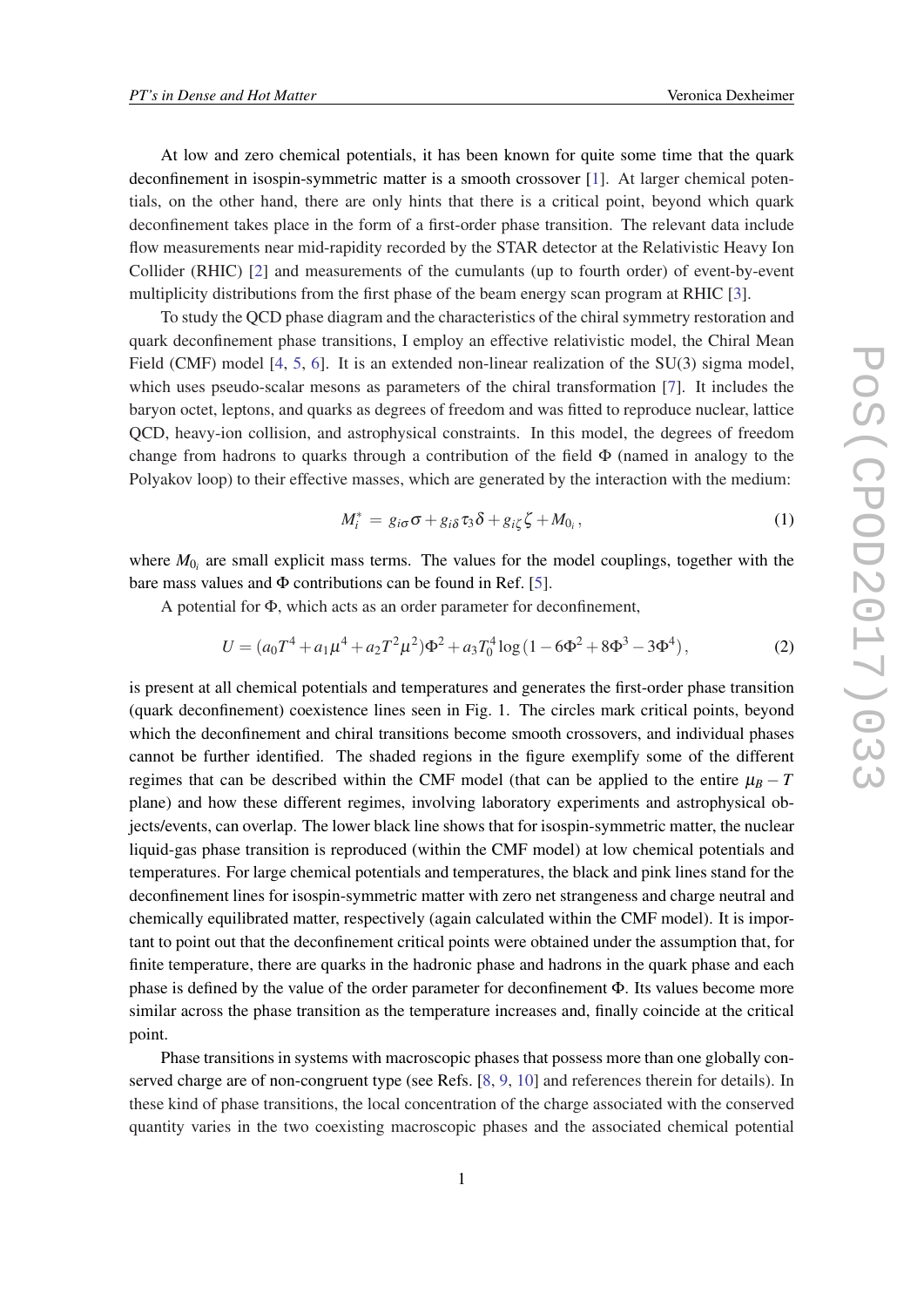

Figure 1: (Color online) QCD phase diagram for isospin-symmetric matter (with zero net strangeness) and neutron-star matter (charge neutral and in chemical equilibrium) calculated using the CMF model.

is the same in both phases. Here, two examples are shown concerning the deconfinement phase transition to quark matter:

- with fixed baryon number and charge fraction  $Y_c = 0.5$ ,  $Y_c = 0.3$  (with zero net strangeness)
- with fixed baryon number and zero charge (in chemical equilibrium)

The first case in which baryon number and fixed (but not zero) charge fraction are conserved is going to be referred to as HI, as this kind of matter is created in heavy-ion collisions. Charge fraction is defined as the total baryonic charge over total baryon number

$$
Y_q = \frac{Q}{B} = \frac{\sum_i Q_{e_i} n_i}{\sum_i Q_{Bi} n_i},\tag{3}
$$

where  $Q_{e_i}$  is the electric charge,  $Q_{B_i}$  is the baryon number, and  $n_i$  the number density of each baryon or quark. Note that  $\sum Q_{B_i} n_i$  is not the same as the baryon number density  $n_B$ , as the latter comes from the derivative of the pressure with respect to the baryon chemical potential and, therefore, also contains a contribution from the potential  $U$  for  $\Phi$  (when quarks are present).

Although the charge fraction in Au-Au or Pb-Pb collisions is  $\sim 0.4$ , for very energetic collisions this does not matter, as matter created behind the collision in the fireball has no net baryon number density. For lower energy collisions, on the other hand, baryonic matter experiences "stopping" and the charge fraction involved is important. In this work, two charge fractions are studied and compared,  $Y_c = 0.5$  and  $Y_c = 0.3$ .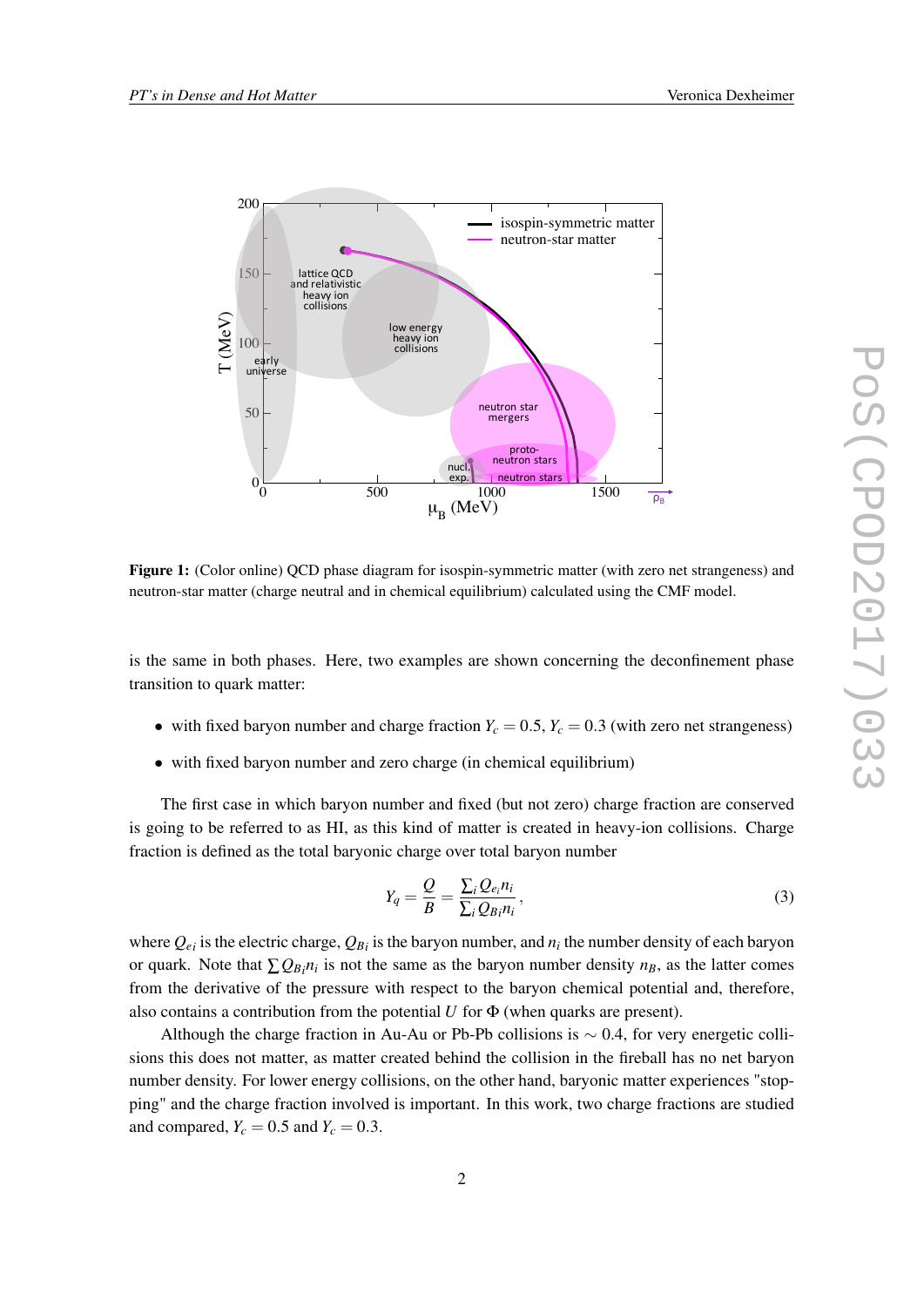

**Figure 2:** (Color online) Phase diagram for isospin-symmetric (HIS) matter with charge fraction  $Y_q = 0.5$ showing temperature vs. baryon chemical potential. DC stands for deconfinement curve and CC for confinement curve.

Since strangeness is set to zero when describing matter generated in heavy-ion collisions, charge fraction  $Y_c = 0.5$  is a synonym to isospin-symmetric matter  $Y_{iso} = 0$ . This can be easily verified starting from the relation between isospin projection, electric charge, baryon number, and strangeness quantum numbers of each baryon or quark

$$
I_i = Q_{e_i} - \frac{1}{2}Q_{B_i} + \frac{1}{2}S_i, \qquad (4)
$$

which, summed over all baryons and quarks and divided by the baryons number, gives

$$
\frac{I}{B} = \frac{Q_e}{B} - \frac{1}{2} \frac{B}{B} + \frac{1}{2} \frac{S}{B},
$$
\n(5)

$$
Y_{\rm iso} = Y_q - \frac{1}{2} + \frac{1}{2} Y_s \,, \tag{6}
$$

For the half-charged matter  $Y_c = 0.5$  (isospin-symmetric case HIS), the chemical potential associated with the conserved quantity charge (or isospin),  $\mu_a$ , is necessarily zero so the proton and neutron have the same chemical potential. This results in an azeotropic behavior [[11\]](#page-6-0) and a necessarily congruent phase transition. Figure 2 shows the respective phase diagram using the CMF model. In this case, there is no extended phase coexistence region and the deconfinement and confinement curves coincide. Note that, if temperature were plotted against pressure instead, the slope of the coexistence line would still be negative, which is the opposite behavior from the liquid-gas type of phase transition. For details concerning this issue, see Refs. [\[12](#page-6-0), [9](#page-6-0), [13\]](#page-6-0).

Fig. 3 illustrates the non-congruent features that take place in the case of a fixed charge fraction  $Y_q = 0.3$  (isospin-asymmetric case HIAS). The phase coexistence occupies an extended region of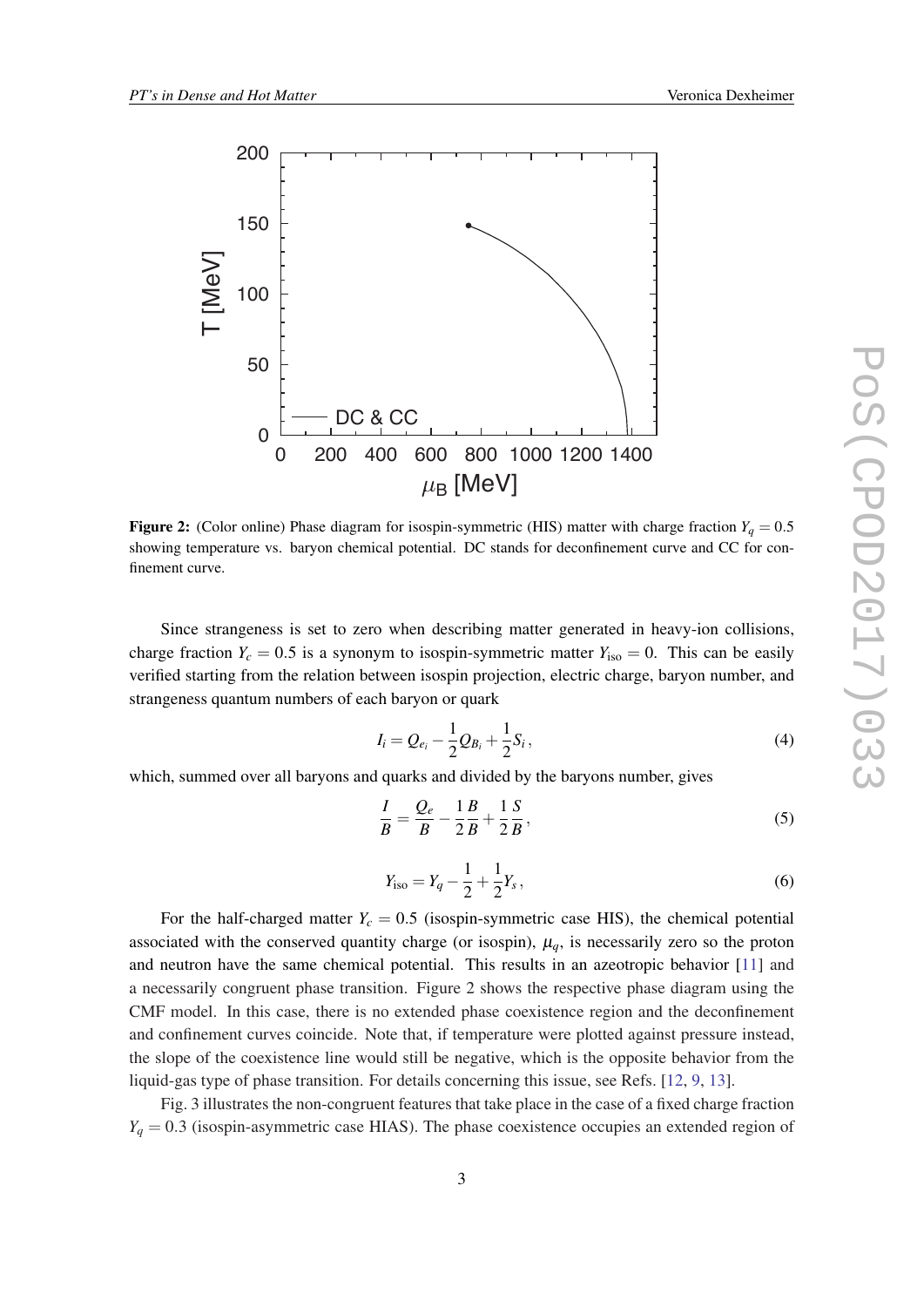

**Figure 3:** (Color online) Phase diagram for isospin-asymmetric (HIAS) matter with charge fraction  $Y_q = 0.3$ showing temperature vs. modified baryon chemical potential. DC stands for deconfinement curve and CC for confinement curve. *f<sup>c</sup>* illustrates the non-physical forced congruent case.

the diagram going from the confinement curve until the deconfinement curve. Inside, the charged chemical potential (which is the same in each phase) changes continuously, as has already been discussed in Refs. [[14,](#page-6-0) [15,](#page-6-0) [16\]](#page-6-0). Nevertheless, the area within this region becomes vanishingly small for large temperatures. Such an effect is not observed for the nuclear liquid-gas phase transition region that extends to much lower temperatures [[17,](#page-6-0) [11\]](#page-6-0). In Fig. 3, there is also a curve calculated for a forced congruent phase transition, in which the charge fraction is forced to be the same in both phases. In this case, shown only for comparison, the charge fractions are conserved locally in each phase and each phase has a distinct charged chemical potential. Finally, note that the x-axis in Fig. 3 is  $\tilde{\mu}_B$ , which is the chemical potential that is the same in both phases ( $\mu_B$  is not). It is defined as  $\tilde{\mu}_B = \mu_B + Y_a \mu_a$  (see Ref. [\[18](#page-6-0), [9](#page-6-0), [19](#page-6-0)] for details).

In neutron stars, the conserved quantities are baryon number and zero charge. In addition, matter is in beta equilibrium and contains net strangeness. In the astrophysics community, noncongruent phase transitions are referred to as Gibbs constructions [[20\]](#page-6-0) and congruent phase transitions (physically forced by a possibly large surface tension between phases) are called Maxwell constructions. Figure 4 illustrates those two scenarios together with an example trajectory for a cold neutron star at zero temperature. The most relevant non-congruent feature that can take place in neutron stars is the appearance of a coexistence of charged microfragments of hadrons and quarks that extends over a large portion of the star's radius (see for example Ref. [\[5\]](#page-6-0)). Note that in Fig. 1 the neutron-star matter phase transition is congruent because of the assumption of local charge neutrality.

Summarizing, in order to have a complete description of dense and hot matter, different degrees of freedom have to be considered. These include necessarily nucleons, hyperons, and par-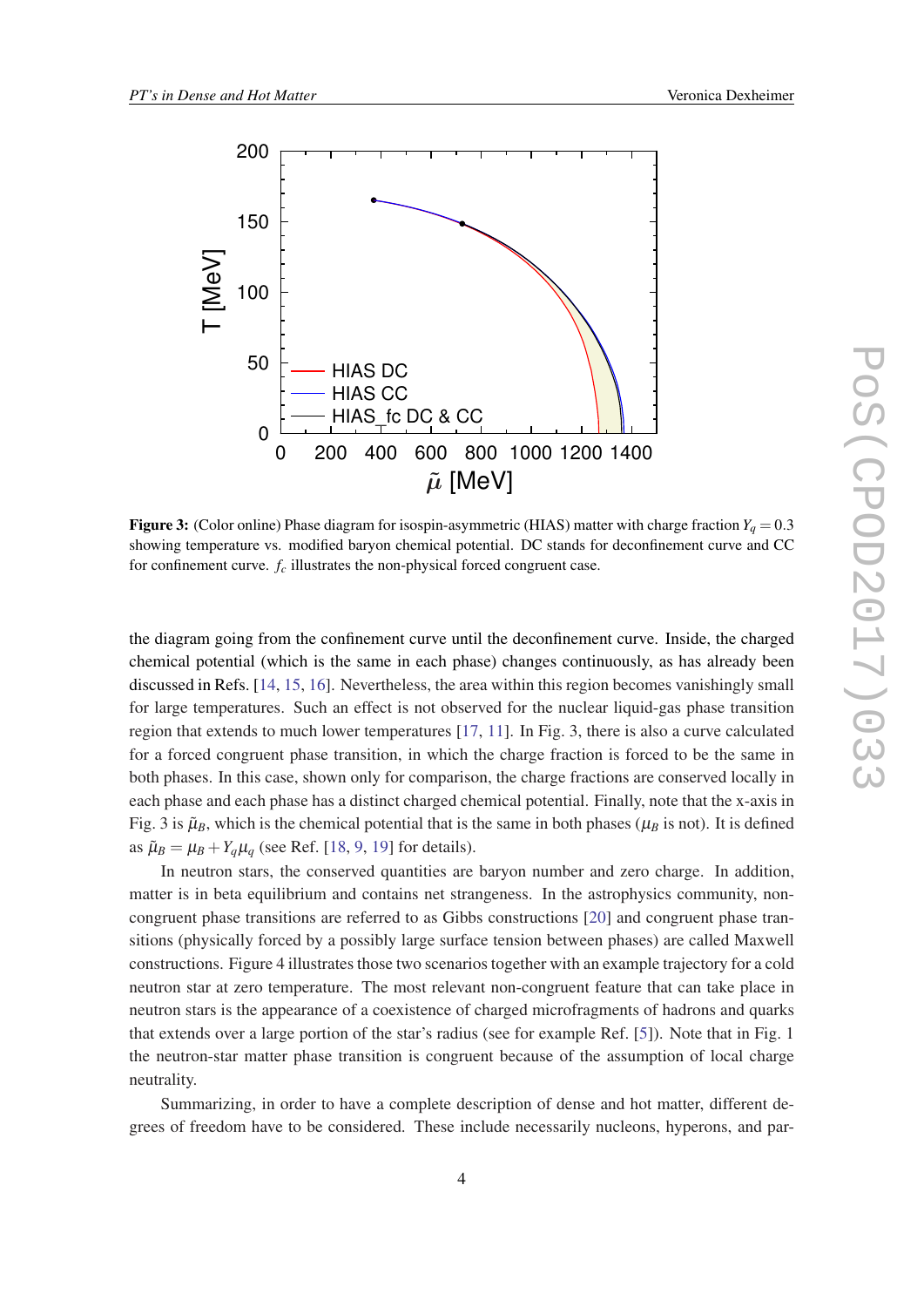<span id="page-5-0"></span>

Figure 4: (Color online) Phase diagram for neutron-star (NS) matter showing temperature vs. baryon chemical potential assuming local (NSLCN) and global charge neutrality (NSGCN). DC stands for deconfinement curve and CC for confinement curve.

ticularly when describing hot matter, quarks. Note that, as shown in Fig. 1, hot matter not only applies to matter created in heavy-ion collisions, but also matter created inside the core of supernova explosions and generated during different stages of neutron star mergers. The CMF has been calibrated and is suitable to describe the entire QCD phase diagram, including the description of critical points. It is in agreement with zero temperature nuclear physics, astrophysics, heavy-ion collisions, and lattice QCD. The model is consistent with perturbative QCD at zero temperature (Fig. 1 of Ref. [[21\]](#page-6-0)) and finite temperature [[22\]](#page-6-0).

In this work, the CMF model was used to study the thermodynamics of the QCD phase diagram and draw comparisons between possible mixtures of phases generated by assuming different constraints. Although these results are quantitatively model dependent, the qualitative statements are not. Therefore, the appearance of mixtures of phases should be taken in to account when looking for signals for deconfinement in the lab and in the sky.

The author would like to thank Matthias Hempel and Igor Iosilevskiy for helpful discussions. The author acknowledges the support from NewCompStar COST Action MP1304.

## References

- [1] Y. Aoki, G. Endrodi, Z. Fodor, S. Katz and K. Szabo, *The Order of the quantum chromodynamics transition predicted by the standard model of particle physics*, *Nature* 443 [\(2006\) 675–678](https://doi.org/10.1038/nature05120).
- [2] STAR collaboration, L. Adamczyk et al., *Beam-Energy Dependence of the Directed Flow of Protons, Antiprotons, and Pions in Au+Au Collisions*, *Phys. Rev. Lett.* 112 (2014) 162301.
- [3] X. Luo and N. Xu, *Search for the QCD Critical Point with Fluctuations of Conserved Quantities in Relativistic Heavy-Ion Collisions at RHIC : An Overview*, *Nucl. Sci. Tech.* 28 (2017) 112.